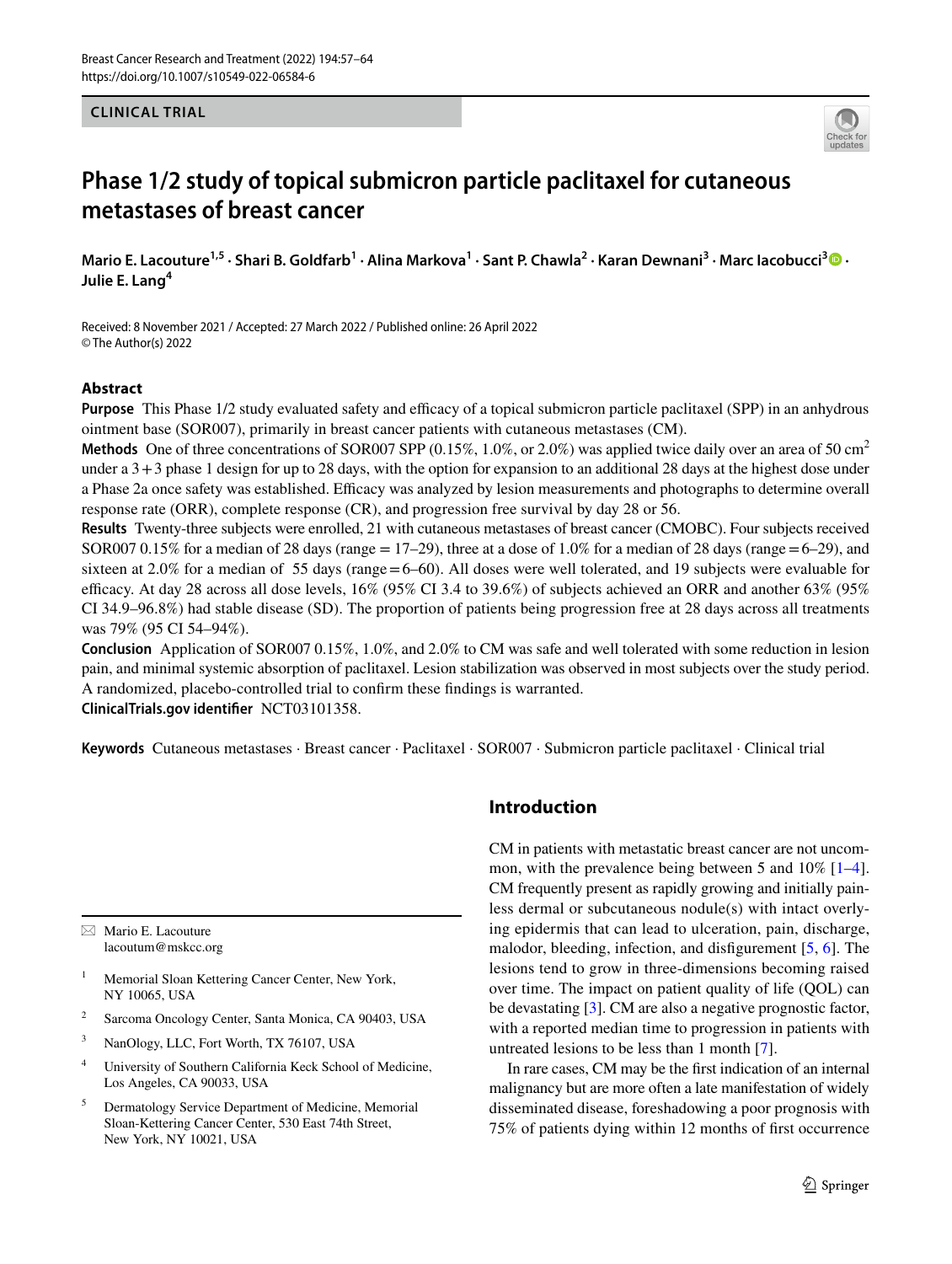[\[4](#page-7-1), [8](#page-7-6), [9\]](#page-7-7). CM are not direct extensions of the primary cancer but form because of tumor cell transport through the lymphatics or vasculature [\[10](#page-7-8)]. CM are classifed relative to their location: local or distant. Although many primary cancers can metastasize to the skin, the most common are breast cancer, followed by lung and gastrointestinal carcinomas [[4,](#page-7-1) [11](#page-7-9)].

There are no topical drug therapies approved by the US Food and Drug Administration (FDA) for the treatment of CM. This, in conjunction with paclitaxel's broad-spectrum cytotoxic mechanism-of-action, provided the basis for the investigation of submicron particle paclitaxel (SPP), suspended in an anhydrous base (SOR007), as a topical treatment for CM. The potential advantages of topical interventions over systemic therapy include ease of administration, decreased distress, reduced toxicity and the creation of a feeling of patient-directed control [[8](#page-7-6)]. Based on preclinical studies, it was anticipated that SPP would facilitate the transport of paclitaxel through the skin into the dermis, providing a continuous tumoricidal dose of paclitaxel to CM over the dosing interval with limited systemic exposure. It was also anticipated based on previous preclinical and clinical studies that the application of SOR007 SPP to CM and the surrounding skin would be well tolerated, allowing for repeat self-administration to large areas of the body if necessary.

## **Materials and methods**

In this open label, single arm Phase 1/2a dose escalation and expansion clinical trial, 23 subjects with non-melanoma CM, the underlying metastatic cancer confrmed prior to consent by preferred institutional methodology, which included biopsy, conventional radiography, and/or imaging (CT, MRI, PET, etc.), were treated with one of three concentrations of topical SOR007 (0.15%, 1.0%, or 2.0%), applied twice daily for up to 28 or 56 days. Each topical application was one fngertip unit containing 0.75 mg, 5 mg, or 10 mg of SPP over a 50 cm<sup>2</sup> treatment area via a  $3+3$  dose design for up to 28 days, with the option for additional 28 days of treatment at the highest dose once the maximum tolerated dose (MTD) was determined. Subjects were screened and eligibility was confrmed up to 14 days prior to enrollment. Eligible subjects had an ECOG Grade 0–2 with a minimum life expectancy of 3 months. Subjects were ineligible with open or ulcerated wounds extending through the dermis within the treatment area. The study included a dose escalation and dose expansion phase.

Lesion response was determined by the percent change relative to baseline in the sum of the longest diameter of all eligible lesions (using RECIST 1.1 criteria) at end of treatment recorded on day 29 or 57. Overall Response Rate (ORR) was defined as the proportion of those subjects with complete response (CR) or partial response (PR). Progression Free Survival (PFS) was defned as the proportion of those subjects with CR or PR or stable disease (SD) at end of treatment. Best overall response (BOR) was defned as the best measured response recorded from day 15 to end of treatment. Time to treatment failure (TTF) was defned from the start of therapy to treatment failure for any reason, including progressive disease, treatment discontinuation, treatment toxicity, or death, lesion-specifc pain was assessed at study visits using a Numeric Rating Scale (NRS-11) [[12\]](#page-7-10). Biopsies were not included in the analysis of lesion response to treatment because of the associated signifcant morbidity given the history of radiation and frequent bacterial colonization of CMOBC [[5\]](#page-7-2).

The dose escalation phase followed a  $3+3$  dose-ascending design, where the frst cohort received 0.15% SOR007, the second 1.0% SOR007, and the third 2.0% SOR007 twice daily for up to 28 days. Dose escalation was based on approval by the Safety Monitoring Committee (SMC). The SMC reviewed all available data after the last subject in each cohort of three subjects who completed 15 days of SOR007 SPP applications to determine whether dose escalation could be continued up to the top dose of 2.0%.

In the dose expansion phase of the current study, additional subjects were enrolled at the dose level determined to be the maximum tolerated dose (MTD). In this phase, a decision was made by the investigator to continue treatment for up to 56 days, or discontinue sooner, based on the subject's disease status, systemic therapy requirements, treatment tolerability, and subject consent.

Subjects began twice-daily dosing on Day 1 and continued up to Day 28 during the dose-escalation and up to Day 56 in the dose-expansion phase of the trial. Study visits were scheduled at Days 8, 15, 29, and 43 for subjects treated for 28 days, and at Days 8, 15, 29, 57 and 70 for subjects treated for 56 days. All subjects had a safety assessment 30 days after the last SOR007 SPP application.

# **SOR007 SPP treatment area selection and lesion measurement**

At baseline (Day 1), the Investigator identifed and outlined with a marker a  $50 \text{ cm}^2$  area containing at least one eligible lesion (per RECIST criteria version 1.1, lesions≥10 mm diameter in the longest diameter). The Investigator confrmed the primary eligible lesion measurement by caliper. If multiple lesions were present in the treatment area the Investigator had the option to measure and track additional lesions during the trial. New lesions appearing in the  $50 \text{ cm}^2$ area were also measured and tracked until healed or until study end. At baseline (Day 1) and at each study visit, the longest diameter and perpendicular width were measured, and photographic documentation of the treatment area was taken using Image J JAVA image processing.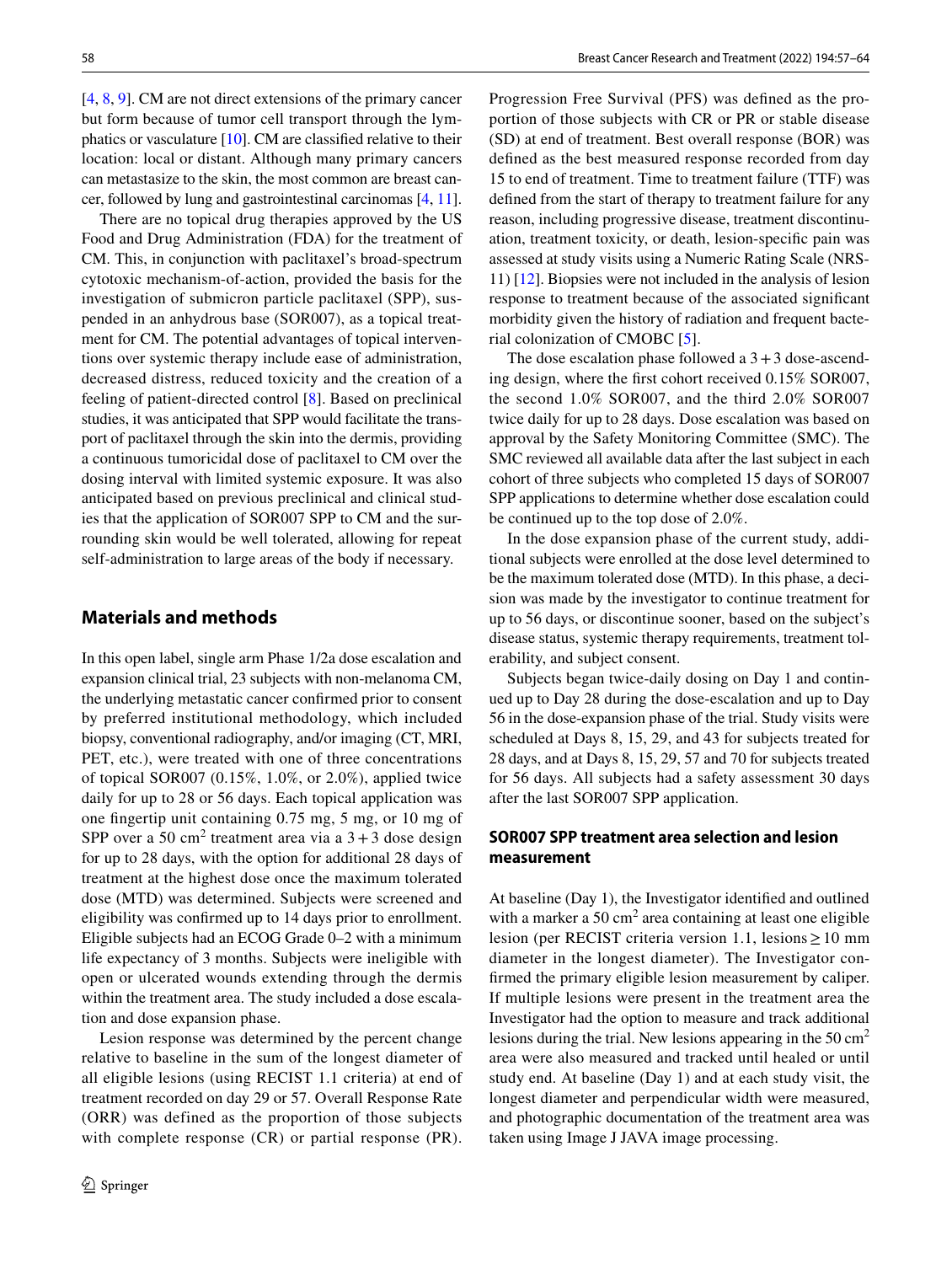#### **Pharmacokinetic analysis (PK)**

Blood was drawn 24 h after the frst application of ointment, and at each study visit. The PK sample collection window was 24-h post Day 1  $(\pm 2 h)$ , prior to the first daily application on Days 8 and 15, and any time during Days 29, 43, 57, and 70.

#### **Lesion pain**

The Numeric Rating Scale (NRS-11) was used to assess lesion pain  $[11-13]$  $[11-13]$ . The scale was anchored by two verbal pain severity descriptors, one at each symptom extreme: "no pain" (score of 0) and "worst imaginable pain" (score of 10). Instructions were provided to subjects to verbally describe average pain intensity (best and worst) in the previous 24 h and current intensity at each visit.

#### **Imaging**

At least two global and two close-up photographs were taken at each study visit using a standard focal length digital camera with the intent of analyzing lesion response via Image J (an image processing program in the public domain developed at the NIH) to confrm site measurements. Image to image analysis of change in two-dimensional surface area was used for analysis of individual lesion BOR in subjects.

#### **Statistical analysis**

Patient characteristics and clinical outcomes data were presented as descriptive statistics as means, medians, or proportions, with 95% CI. TTF was evaluated as a time to event analysis using the method of Kaplan–Meier. There were no formal comparative analyses between dosing cohorts.

#### **Preparation of SOR007 SPP 0.15%, 1.0%, and 2.0%**

Supercritical precipitation (SCP) technology is a process by which a drug substance dissolved in an organic solvent is precipitated in a supercritical antisolvent. Baltezor et al. [[14\]](#page-7-12) described a method by which paclitaxel dissolved in acetone processed with supercritical  $CO<sub>2</sub>$  [\[15](#page-7-13)] creates SPP with a number-weighted mean particle size that can be approximately 0.8 microns, with a specifc surface area greater than  $18 \text{ m}^2/\text{gm}$  and a bulk density between 0.05 and  $0.15$  gm/cm<sup>3</sup>. SPP concentrations of  $0.15\%$ ,  $1.0\%$ , and 2.0% were suspended in an anhydrous preservative free base (SOR007) consisting of compendial grades of

cyclomethicone, mineral oil, paraffin wax, and white petrolatum and flled into a 15-g laminated tube and supported by 3 years of room temperature stability.

### **Results**

Twenty-three subjects were enrolled into the study (Table [1](#page-2-0)). Subjects had a mean age of 63 years, 21 were female diagnosed with breast cancer and two were male (one with leiomyosarcoma and one with extramammary Paget's disease). Seventeen (74%) received prior chemotherapy and/or were receiving chemotherapy during study enrollment. Most of the sample was white (61%) and had an ECOG PS of 0 or 1 at enrollment (91%). All patients had metastatic disease at enrollment, with the most common sites of metastases being the bone (26%), lung (26%) and brain (22%). In post-trial follow up, investigators reported 14/23 (61%) had a skin biopsy prior to enrollment.

SOR007 was well tolerated at all dose levels, with only one patient experiencing grade 3 or 4 events, that were not considered to be treatment related (Table [2\)](#page-3-0). No abnormal laboratory safety results (hematology, chemistry, or

<span id="page-2-0"></span>**Table 1** Subject demographics and baseline characteristics

| Parameters                            | Total<br>$(N=23)$ |
|---------------------------------------|-------------------|
| Age (Mean; range)                     | $63(38-75)$       |
| <b>Sex</b>                            |                   |
| Female                                | 21 (91%)          |
| Male                                  | 2(9%)             |
| Body Mass Index $[(kg/m2) Mean (SD)]$ | 26(5)             |
| Race                                  |                   |
| Asian                                 | 3(13%)            |
| <b>Black or African American</b>      | 3(13%)            |
| White                                 | $14(61\%)$        |
| Other                                 | 3(13%)            |
| Cancer diagnosis                      |                   |
| <b>Breast</b>                         | 21 (91%)          |
| Other                                 | 2(9%)             |
| ECOG performance status               |                   |
| $\mathbf{0}$                          | 8(35%)            |
| 1                                     | 13 (56%)          |
| $\overline{2}$                        | 2(9%)             |
| Site of metastases                    |                   |
| Bone                                  | 11(48%)           |
| Lung                                  | 6(26%)            |
| Liver                                 | 4 (17%)           |
| <b>Brain</b>                          | 5(22%)            |
| Other                                 | 8 (35%)           |

*ECOG* Eastern cooperative oncology group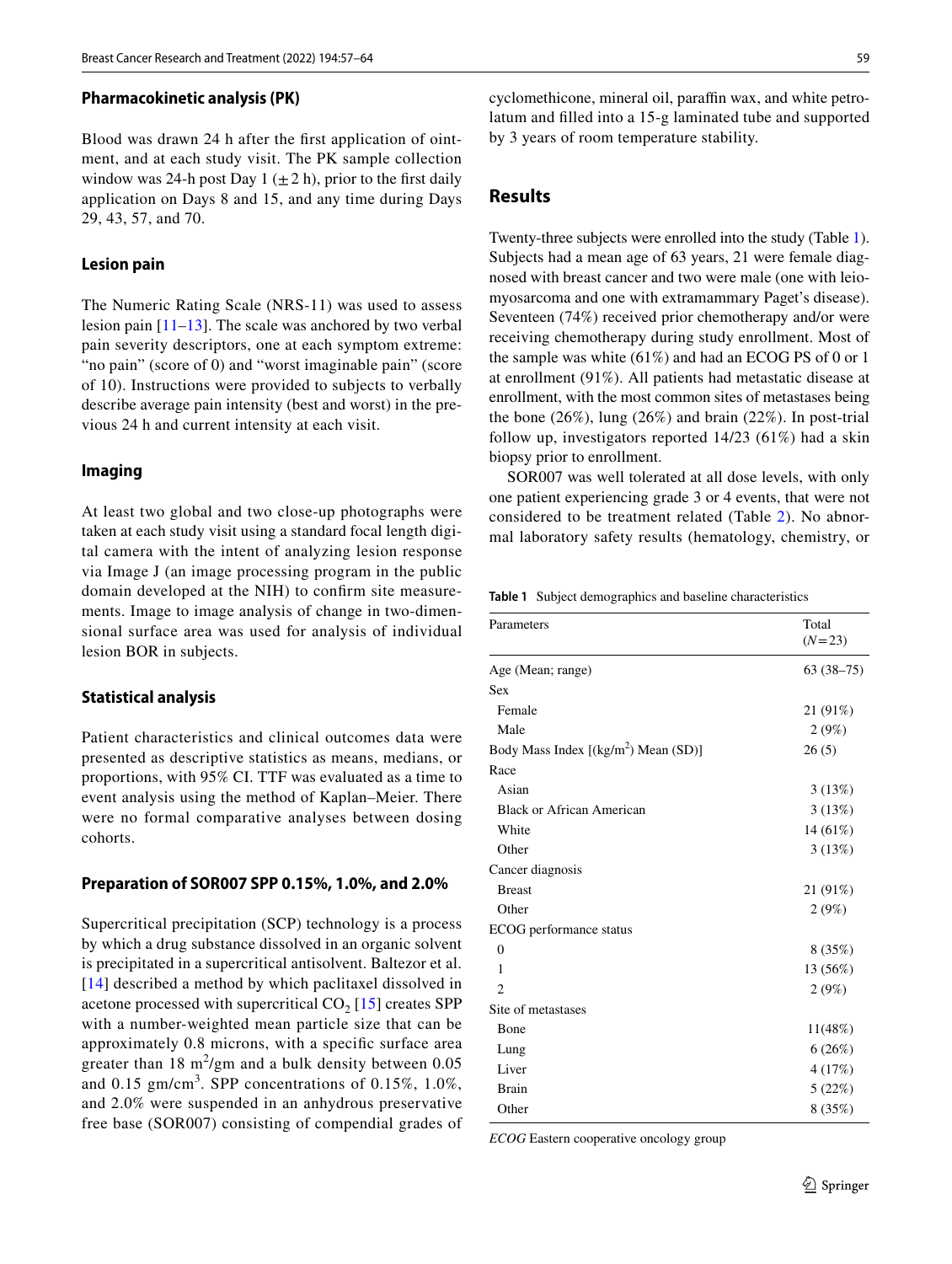<span id="page-3-0"></span>**Table 2** Overview of treatment emergent adverse events (TEAEs)

| Adverse events                       | All doses $(n=23)$ |                   |                   |  |  |  |
|--------------------------------------|--------------------|-------------------|-------------------|--|--|--|
|                                      | All Grades $n(\%)$ | Grades $1-2n$ (%) | Grades $3-4n$ (%) |  |  |  |
| Skin lesion                          | $7(30\%)$          | 6(26%)            | 1(4%)             |  |  |  |
| Application site pain                | $7(30\%)$          | $7(30\%)$         |                   |  |  |  |
| Pruritus                             | $7(30\%)$          | $7(30\%)$         |                   |  |  |  |
| Application site hemorrhage          | 6(26%)             | 5(22%)            | 1(4%)             |  |  |  |
| Hyperglycemia                        | 5(22%)             | 5(22%)            |                   |  |  |  |
| Headache                             | 4(17%)             | 3(13%)            | 1(4%)             |  |  |  |
| Aspartate aminotransferase increased | 4(17%)             | 4(17%)            |                   |  |  |  |
| Fatigue                              | 3(13%)             | 2(9%)             | 1(4%)             |  |  |  |
| Nausea                               | 3(13%)             | 2(9%)             | 1(4%)             |  |  |  |
| Cough                                | 3(13%)             | 3(13%)            |                   |  |  |  |
| Blood alkaline phosphatase increased | 3(13%)             | 3(13%)            |                   |  |  |  |
| Hypomagnesaemia                      | 3(13%)             | 3(13%)            |                   |  |  |  |

TEAEs that were observed in greater than 10% of all subjects ( $n \ge 3$ ) are listed in table

Adverse Event is coded using MedDRA version 20.1; Grade 1—Mild, Grade 2—Moderate, Grade 3— Severe, Grade 4—Life threatening

*TEAE* treatment emergent adverse events

urinalysis) or changes in vital signs were considered related to study drug. Unexpected local skin reactions were mild to moderate in severity and not (superficial chest wound, blisters, infection) or unlikely (3 cases of bleeding) related to the study drug based on Investigator assessment. There were also no dose limiting toxicities (DLTs) identifed allowing escalation to the highest dose (2.0%). Of all enrolled subjects, 4 received 0.15% SOR007, 3 received 1.0% SOR007, and 16 received 2.0% SOR007 (11 of the 16 to the 56-day treatment endpoint).

Measurements of longest dimension and perpendicular width of each target lesion were taken by the investigator at each subject visit throughout the study. Lesion response was analyzed at baseline and at end of day 28 or 56 to treatment to determine ORR and PFS using the change in the sum of longest dimension of all target lesions under RECIST 1.1. The 2 subjects receiving 0.15% SOR007 were not included in the lesion response analysis because 1 withdrew prior to the day-15 measurement and the other 1 had insufficient data for analysis. One subject receiving 2.0% SOR007 withdrew from the study at day 6 and another had insufficient data for analysis. In all, 19 subjects receiving 0.15% (*n*=2), 1.0% (*n*=3) or 2.0% (*n*=14) SOR007 were evaluated after 28 days of treatment and 8 of the 11 subjects receiving 2.0% SOR007 for 56 days of treatment. At the day 28 and day 56 assessment, ORR was 16% (3/19) and 25% (2/8), respectively (Table [3\)](#page-4-0). Similarly, at day 28 and day 56, 15/19 (79%) and 6/8 (75%) were progression free (RECIST 1.1). BOR, defned as the best measured response recorded from day 15 to end of treatment, was 21% (Table [3\)](#page-4-0). The data also suggested a dose-duration response relationship but will require a larger trial study to confrm. Median TTF could not be calculated in either the 28 day or 56-day groups because there were too few events. Indeed, in 11 evaluable subjects within the 28-day cohort, there were only two patients with documented lesion progression. In the 56-day cohort, there were only two patients with documented lesion progression of 9 evaluable subjects.

BOR by individual lesion for longest dimension utilized dimensions of 36 lesions identifed by the sites and BOR by individual lesion for area utilized area of 41 lesions identifed by Image J analysis. The BOR by individual lesion for longest dimension  $(n=36)$  versus area  $(n=41)$  for CR was 4/36 (11%) versus 4/41 (10%), for ORR 12/36 (33%) versus 14/41 (34%) and for PFS 30/36 (83%) versus 31/41 (76%) suggesting reasonable correlation between dimension and area analysis. A waterfall plot of the 36 individual lesions measured by dimension shows that 21/36 (58%) decreased in size at end of SOR007 treatment including 4 lesions (11%) with a complete response (Fig. [1\)](#page-4-1). An illustration of a CMOBC lesion prior to treatment (a) with SOR007 2.0% and at end of study (b) recorded as complete response, is presented in Fig. [2](#page-5-0).

#### **Lesion pain**

At baseline, 11 of 23 patients (48%) reported lesion pain. Of these, 7 of 11 (64%) reported a decrease of at least one unit in their pain score relative to baseline, 3 (27%) reported a worsening of their pain, and 1 (9%) reported no change in pain (Table [4\)](#page-5-1). In the 7 patients who reported a decrease in pain, follow up data at day 15 following the completion of treatment was also collected. Two of 7 patients reported stabilization in pain scores (i.e., no change from the end of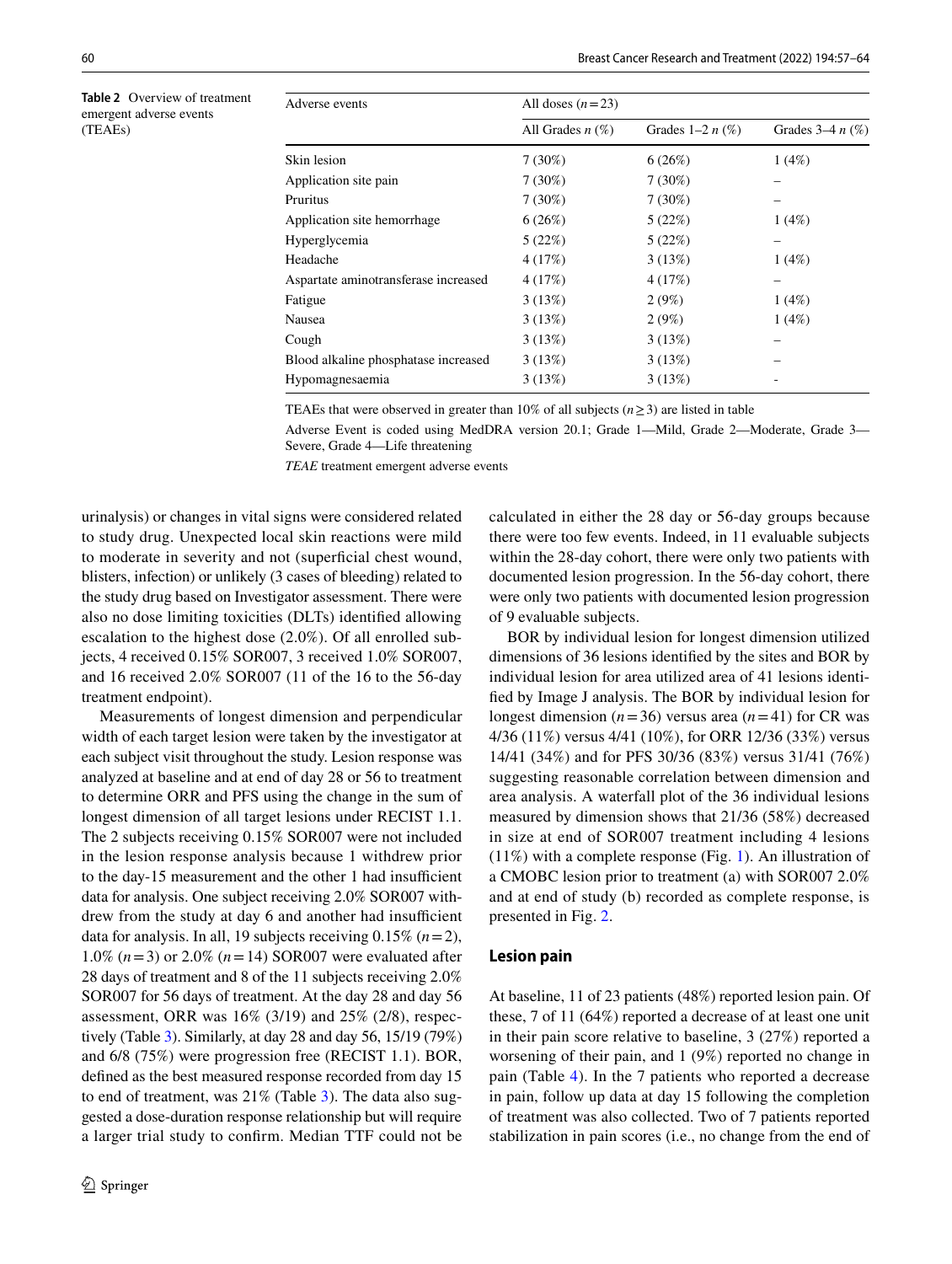<span id="page-4-0"></span>**Table 3** Clinical outcomes data

<span id="page-4-1"></span>**Fig. 1** Best overall response to

from 19 patients (RECIST 1.1)

| Lesion response by subject (RECIST 1.1) |                 |         |                |         |                | Individual lesion response (All<br>subjects) |                                          |         |                        |         |
|-----------------------------------------|-----------------|---------|----------------|---------|----------------|----------------------------------------------|------------------------------------------|---------|------------------------|---------|
|                                         | 28-day $(n=19)$ |         | 56-day $(n=8)$ |         | BOR $(n=19)$   |                                              | BOR (Long-<br>est Dimension)<br>$(n=36)$ |         | BOR (Area)<br>$(n=41)$ |         |
|                                         | Count           | Percent | Count          | Percent | Count          | Percent                                      | Count                                    | Percent | Count                  | Percent |
| <b>CR</b>                               | $\overline{0}$  | $0\%$   | $\theta$       | $0\%$   | $\Omega$       | $0\%$                                        | $\overline{4}$                           | 11%     | 4                      | 10%     |
| <b>PR</b>                               | 3               | 16%     | $\overline{c}$ | 25%     | $\overline{4}$ | 21%                                          | 8                                        | 22%     | 10                     | 24%     |
| <b>SD</b>                               | 12              | 63%     | $\overline{4}$ | 50%     | 13             | 68%                                          | 18                                       | 50%     | 17                     | 41%     |
| PD.                                     | 4               | 21%     | $\overline{2}$ | 25%     | $\overline{c}$ | 11%                                          | 6                                        | 17%     | 10                     | 24%     |
| <b>ORR</b>                              | 3               | 16%     | $\overline{2}$ | 25%     | $\overline{4}$ | 21%                                          | 12                                       | 33%     | 14                     | 34%     |
| <b>PFS</b>                              | 15              | 79%     | 6              | 75%     | 17             | 89%                                          | 30                                       | 83%     | 31                     | 76%     |

Abbreviations/Definitions:  $28-DAY=2$  subjects treated with 0.15% SOR007 for 28 days, 3 subjects treated with 1.0% SOR007 for 28 days, 14 subjects treated with 2.0% SOR007 for 28 days; 56-DAY=response at 56 days for the 8 subjects treated with 2.0% SOR007 for a total of 56 days; CR=complete response meaning absence of any detectable residual disease in eligible lesion(s) in the treatment area;  $ORR = over$ all response rate (CR+partial response [PR]); Progression Free Survival (PFS) [CR+PR+stable disease (SD)]; *BOR* best overall response from day 15 measurement to end of treatment. Lesion Response by Subject sum of longest dimension of each target lesion per subject analyzed via site dimensions; Individual Lesion Response BOR of all lesions treated with SOR007 by longest dimension and by Area (measured in two dimensions via ImageJ, an image processing program in the public domain developed at the National Institutes of Health



treatment measurement), while 5 of 7 patients reported a worsening of pain (Table [4\)](#page-5-1) at day 15 following the completion of treatment. The clinical relevance of a minor change in pain score (i.e., single unit reduction) was not evaluated in this study.

### **Pharmacokinetics**

PK evaluation was conducted in 23 subjects at multiple timepoints. Plasma paclitaxel concentrations were below the lower limit of quantitation (LLOQ of 25 pg/mL) at all timepoints in all but two subjects. In these subjects, peak plasma paclitaxel concentrations of 36 pg/mL on day 8 and 103 pg/mL on day 29 were recorded, which is less than 3% the systemic toxicity threshold for paclitaxel.

# <sup>2</sup> Springer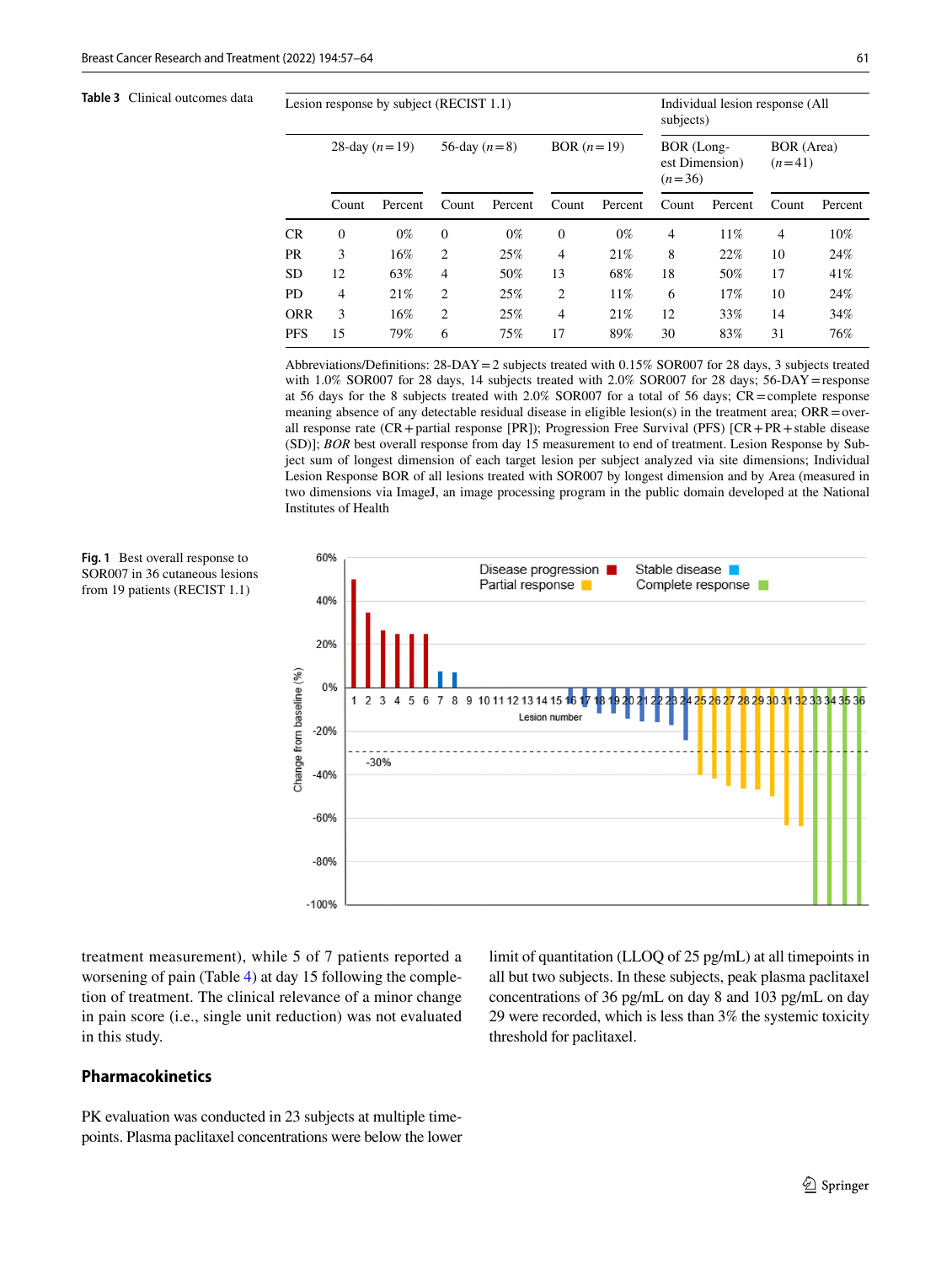

<span id="page-5-0"></span>**Fig. 2** Example of CMOBC lesion prior to treatment (**a**) with SOR007 2.0% and at end of study (**b**) recorded as complete response

<span id="page-5-1"></span>**Table 4** Pain response in evaluable patients

| Pain outcome                                                                                                          | Number<br>of subjects<br>$(n=23)$ |
|-----------------------------------------------------------------------------------------------------------------------|-----------------------------------|
| Number experiencing lesion pain at enrollment                                                                         | 48\% (11)                         |
| Change in lesion pain score at end of treatment assess-<br>ment                                                       |                                   |
| Decrease                                                                                                              | $64\%$ (7)                        |
| No change                                                                                                             | $9\%$ (1)                         |
| Increase                                                                                                              | $27\%$ (3)                        |
| Change in lesion pain score 15 days post treatment<br>in subjects reporting a decrease at end of treatment<br>$(n=7)$ |                                   |
| Decrease                                                                                                              | $0\%$ (0)                         |
| No change                                                                                                             | $29\%$ (2)                        |
| Increase                                                                                                              | $71\%$ (5)                        |

# **Discussion**

Despite the prevalence and QOL impact of cutaneous metastases (CM) in cancer patients, topical therapy standard-of-care (SOC) remains elusive. Treatment is complicated by underlying metastatic disease, poor patient performance status, previous radiation therapy, and short survival duration. These factors make surgery and radiation untenable for most patients [\[11](#page-7-9), [16,](#page-7-14) [17\]](#page-7-15). Systemic chemotherapy also has a negligible impact on most CM [[1,](#page-7-0) [18](#page-7-16)]. Additional therapies include electrochemotherapy (ECT), photodynamic therapy (PDT), intralesional therapy (ILT), and topical therapy (TT). In a meta-analysis of 47 prospective studies of 4313 CM lesions, the objective response rate to the therapies (including radiotherapy) was 60% [[1](#page-7-0)]. ECT has demonstrated beneft in an uncontrolled, retrospective study (complete response [CR] rate 48%); however, ECT often requires general anesthesia and results in notable pain and dermatologic toxicity (infammation, hyperpigmentation, and ulceration) [[17](#page-7-15)]. Additionally, ECT appears to be more successful in smaller lesions (measuring less than  $4 \text{ cm}^2$ ), making it unreliable for larger lesions [\[19\]](#page-7-17). The less invasive alternatives, such as ILT and TT, demonstrated reduced efficacy in comparison to ECT. Therefore, a signifcant unmet need exists for an efective, localized, non-invasive therapy for CM in patients with advanced disease, either as monotherapy or in combination with other agents.

Paclitaxel is a highly protein-bound hydrophobic molecule, with a high molecular weight, which limits its access to tumor cells. IV Administration of paclitaxel achieves relatively low drug levels in tumor cells that are of short duration, resulting in limited cancer cell exposure. Submicron particle paclitaxel (SPP), with a number-weighted mean particle size of approximately 0.8 microns (calculated to contain approximately 2 billion paclitaxel molecules each), with a high surface area to facilitate drug release from the pure paclitaxel particles [\[15\]](#page-7-13), was formulated in a patented anhydrous preservative-free topical base, which demonstrated paclitaxel permeability through the stratum corneum, epidermis, and into the dermis in in vitro cadaver skin studies [\[20](#page-7-18)].

This was the frst study of SOR007 SPP administered topically twice daily for up to 56 days in cancer patients with CM. Of the 23 subjects enrolled, most (21 of 23) had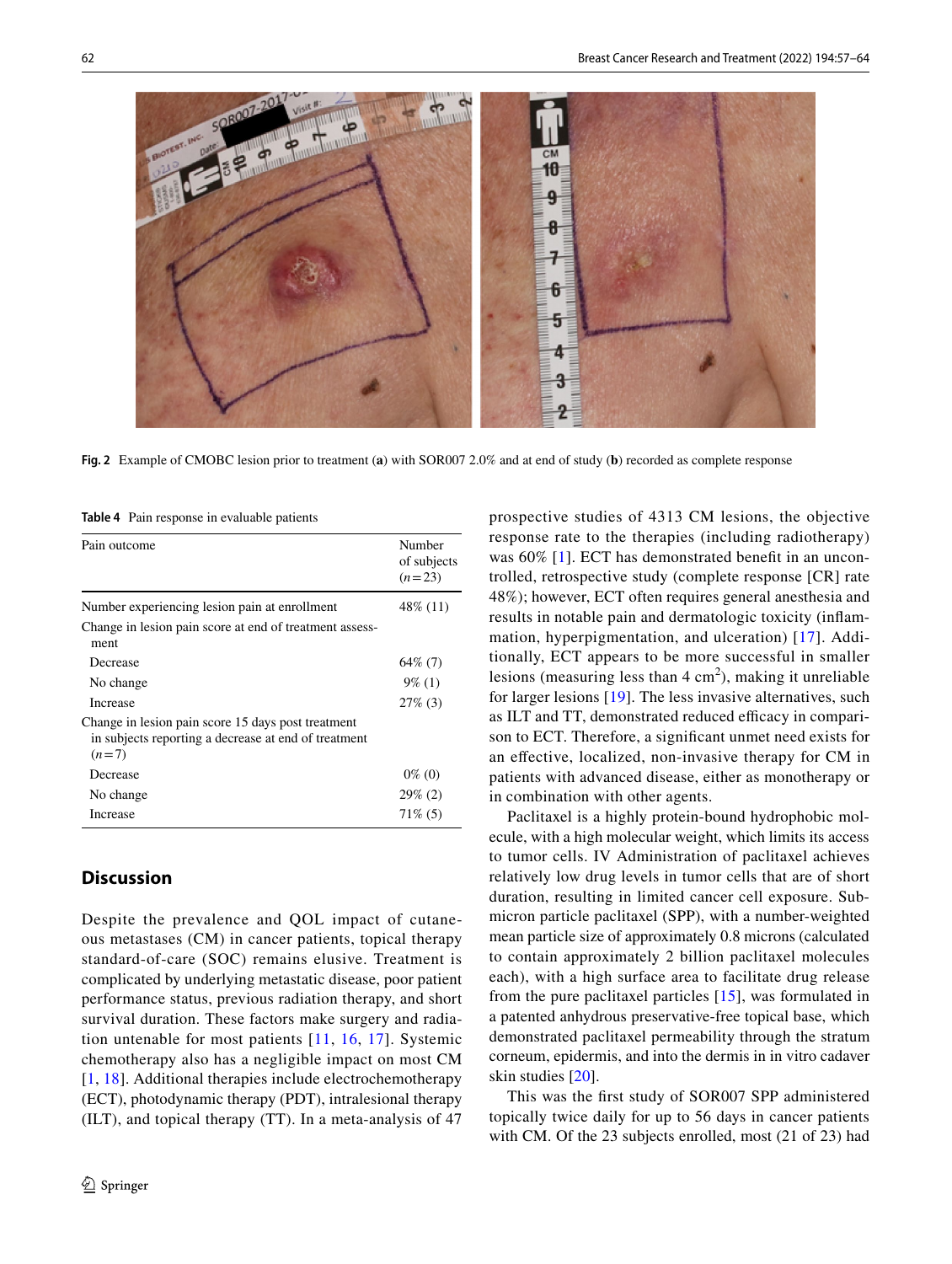CMOBC and had been previously treated with or were concurrently receiving systemic chemotherapy. Although the primary endpoint of this study was safety and tolerability, preliminary assessments of efficacy was assessed by lesion measurement changes and patient-reported pain scores. Overall, the majority of subjects showed stabilization or reduction of lesions and the response of non-eligible lesions to the study drug were consistent with those of eligible lesions. There was also limited systemic absorption of paclitaxel, with only 3 subjects having detectable levels despite a LLOQ of 25 pg/mL. These PK results are similar to a previous study of topical SOR007, which showed negligible systemic absorption of paclitaxel [[21](#page-7-19)]. Given the negligible absorption of paclitaxel from SOR007, it is unlikely drug-related systemic toxicities would occur with longer term treatment.

Improvements in patient-reported lesion pain, assessed with the NRS-11 were also reported, with some patients being pain-free after SOR007 application. Considering the FDA's emphasis on patient-focused drug development, improvement in patient-reported pain represents an important endpoint of clinical beneft. The data suggest that SOR007 SPP may have a positive impact on patientperceived lesion pain. These improvements would not be expected based on the natural history of CM as untreated patients with CM have been reported to experience persistent symptoms and deteriorating QOL [[7,](#page-7-5) [22\]](#page-7-20). SOR007 was also well-tolerated by study subjects, with a toxicity profle superior to systemic chemotherapy, radiation, and ECT. This can be attributed to the lack of serious local skin reactions, negligible systemic paclitaxel absorption found in the PK analysis, and the absence of DLTs allowing for dose-expansion to the SOR007 2.0%.

Notwithstanding these encouraging fndings, there were several study limitations that need to be acknowledged. The trial had no comparator arm as it was primarily designed to evaluate safety. As such, there is no way to evaluate the signifcance of the observed clinical benefts of SOR007 SPP seen in this trial. There are few randomized, placebocontrolled, clinical trials of topical drug therapies in CM to provide a historical reference data on lesion response and pain reduction. One such study, however, of topical miltefosine solution in 52 patients with CMOBC reported a median time to lesion progression of 21 days in the placebo group highlighting the aggressive tendency of these lesions [[7](#page-7-5)]. Keeping in mind the caveats of cross trial comparisons, a PFS of 79% after 28 and 75% at 56 days of SOR007 treatment was observed. It must also be noted, however, that 28 or 56 days may be too short to adequately evaluate lesion progression. In addition, the clinical relevance of a one unit decrease in lesion pain may be of minimal signifcance. Both parameters should be more extensively evaluated in the next trial. Furthermore, the sample size in the current study was small and skin biopsy to confrm CM was not captured in the clinical study report, which limits the external validity of the fndings. Confrmation in a larger randomized clinical trial is needed.

### **Conclusion**

The fndings from this early dose escalation/expansion study indicate that concentrations up to 2.0% SOR007 are safe, well tolerated and may provide clinical beneft to patients with CM not responsive to systemic agents. Overall, a majority of subjects had lesion stabilization or improvement over the 28 or 56-day study period, some lesion pain reduction during treatment, and negligible systemic paclitaxel absorption. Results from this study will inform additional trials of topical administration of SOR007 SPP focused on CMOBC.

**Acknowledgements** The authors would like to thank Keith Johnson, Louis Lazo Radulovic, Holly Maulhardt, CritiTech, Inc., and Dow Development Laboratories, LLC for their assistance in the development of the investigational product, Phyton Biotech, LLC, CritiTech, Inc., and Dow Development Laboratories, LLC for investigational product supply, Christopher Savoie for assistance with the study, and George Dranitsaris for assistance in the preparation of the manuscript.

**Author contributions** All authors contributed to data analysis, manuscript preparation, study design and patient recruitment.

**Funding** This work was supported by NanOlogy, LLC. Dr. Lacouture has a consultant role with Nanology, Johnson and Johnson, Novocure, QED, Bicara, Janssen, Novartis, F. Hofmann-La Roche AG, EMD Serono, Astrazeneca, Innovaderm, Deciphera, DFB, Azitra, Kintara, RBC/La Roche Posay, Trifecta, Varsona, Genentech, Loxo, Seattle Genetics, Lutris, OnQuality, Azitra, Roche, Oncoderm, NCODA, Apricity. Dr. Lacouture also receives research funding from Lutris, Paxman, Novocure, J&J, US Biotest, OQL, Novartis and AZ and is funded in part by the NIH/NCI Cancer Center Support Grant P30 CA008748. Dr. Markova has a consultant role with Alira Health Ventures, and Blueprint Medicines. Dr. Markova also receives research funding from Amryt Pharma and Incyte and is funded in part by the NIH/NCI Cancer Center Support Grant P30 CA008748.

**Data availability** The datasets generated during and/or analyzed during the current study are available from the corresponding author on reasonable request.

**Code availability** Not applicable.

#### **Declarations**

**Conflict of interest** The following authors report holding a consultant/ advisory role, having stock ownership, or receiving research funding from NanOlogy; M.E.L., S.B.G., A.M., S.P.C., K.D., M.I., and J.E.L.

**Ethical approval** Investigational Review Boards for all participating clinical sites provided approval for protocol and informed consents for subjects in accordance with the Code of Federal Regulations and local requirements.